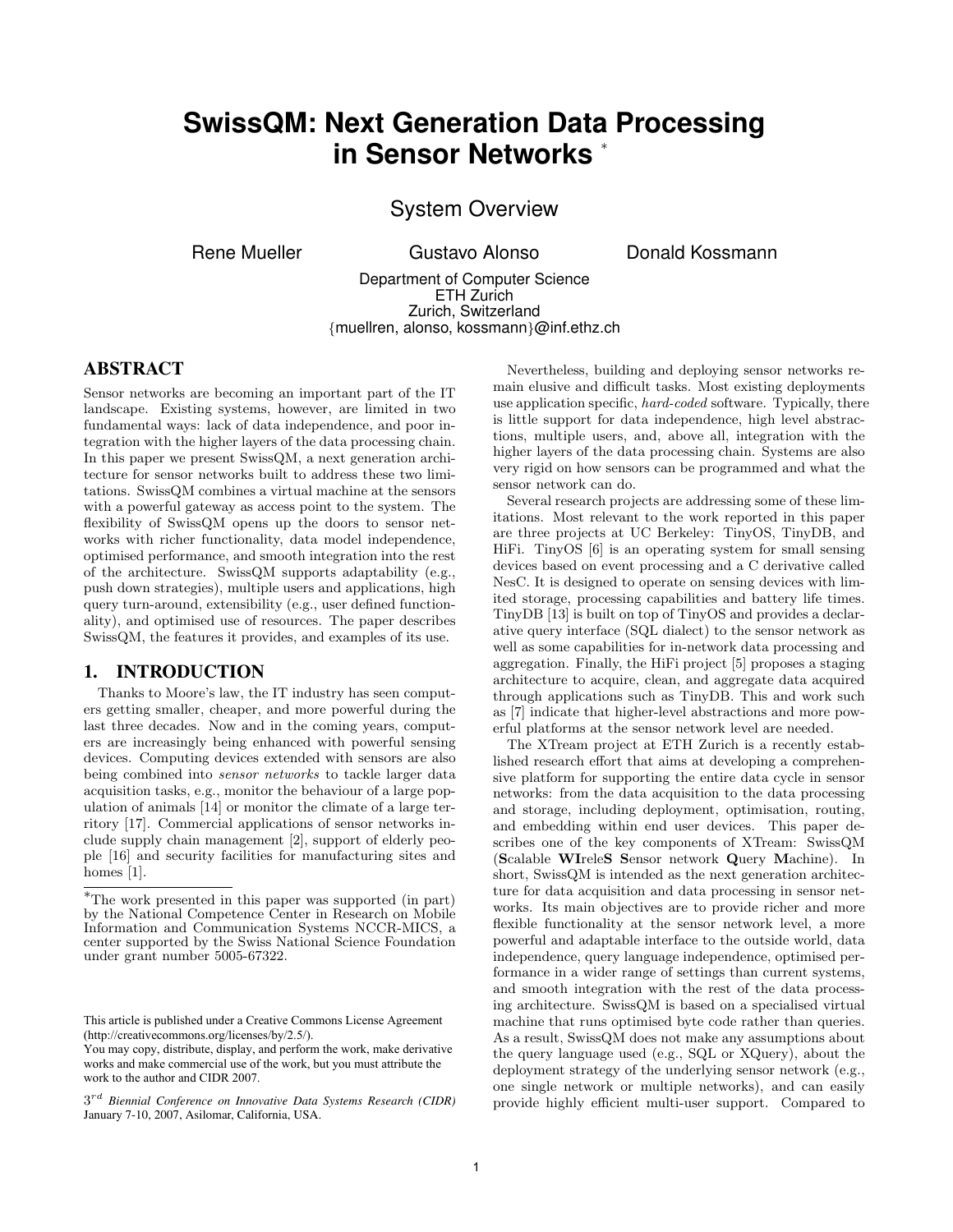existing systems, SwissQM provides a generic high-level, declarative programming model (it can support both SQL and XQuery) and imposes no data model (e.g., relational or XML). SwissQM is also Turing-complete and supports user defined functions, window queries, complex event generation at the sensor level, an extensible instruction set, sophisticated optimisations, sensor over-provisioning, and overlapping but distinct sensor networks. All these features make it possible to implement in SwissQM many and important optimisations that are either not possible or rather cumbersome to implement in existing systems.

## 2. SWISSQM

#### 2.1 Design Considerations

SwissQM has been designed with several requirements in mind:

(1) Separation of sensors and external interface: SwissQM should not implement any particular query language. The programming model should be independent of the query language used. It must also be dynamically adaptable. As a result, the sensor nodes should not contain application specific functionality (e.g., the ability to parse SQL or join operators). Such functionality is treated as a dynamically deployable extension.

(2) Dynamic, multi-user, multi-programming environment: SwissQM should not impose restrictions on the query submission and change rate, nor in the number of queries that can be run concurrently (beyond the inherent limitations of the underlying hardware).

(3) Optimised use of the sensors: The only processing at the sensor nodes should be that related to capturing, aggregating, and forwarding data. Anything else should be there only because it has been pushed down from above. This increases the memory available for data and leaves room for more queries and/or more sophisticated processing such as event generation or user defined functions.

 $(4)$  Extensibility: SwissQM should be programmable to include the ability to implement user defined functions and the ability to push down functionality from higher data processing layers. Extensibility also refers to SwissQM itself: It should be possible to dynamically extend and modify the behaviour of SwissQM as needed.

#### 2.2 A SwissQM Sensor Network

A SwissQM sensor network is built using a gateway node and one or more sensor nodes. The gateway node is assumed to have sufficient computing power and no energy or memory restrictions. The gateway acts as the interface to the system. The sensor nodes are assumed to be resource constrained devices, running on batteries. The sensors perform the actual data acquisition. In this paper we concentrate on the Query Machine (QM), the virtual machine that runs on the sensor nodes, and we will only explain the functionality of the gateway when needed (see [15] for an example of the type of processing occurring at the gateway).

The sensor nodes are organised into a tree that routes data towards the root, where the gateway node is located (Fig. 1). This is the same strategy as used in, e.g., TinyDB, since a tree facilitates in-network aggregation and reduces the amount of routing data a node has to keep. Details about creation and maintenance of the routing tree are beyond the scope of this paper. Here we assume that every node has a



Figure 1: Sensors nodes are organised in a tree topology with the root node connected to the gateway

link to a parent closer to the gateway. We also assume there is a single tree although SwissQM is being built to support multiple independent trees and individual node addressing.

#### 2.3 The Sensor Network Gateway

Requirements 1 and 2 have led to a more radical separation between the functionality of the sensor nodes and the gateway that is typically encountered in sensor networks. Since all sensor networks require such a gateway, SwissQM has been designed to exploit the gateway as much as possible. Unless dictated by optimisation strategies (e.g., minimisation of data transfer), everything that can be done at the gateway is done there rather than at the sensor nodes. Thus, the gateway provides all external interfaces, as well as query optimisation and compilation facilities. At the sensor nodes one finds only the code that is strictly needed to capture, aggregate, and propagate the data. Any additional code, e.g., user defined functions, is located at the sensor nodes only if explicitly pushed down by the gateway. The resulting architecture has considerable advantages. SwissQM can support a wide variety of interfaces (as dictated by requirement 1, e.g., SQL, XQuery, Web services) and these interfaces can change over time without requiring changes to the code in the sensor nodes. Sophisticated optimisation strategies can be implemented at the gateway without affecting the performance of the sensor nodes. The gateway is also the natural place to implement data cleaning pipelines and virtualisation such as those described in [7].

The gateway works as follows: The gateway processes user queries and replies with data streams. The user queries can be expressed in various languages. The gateway processes and combines the user queries into a smaller, more optimised subset of virtual queries. The virtual queries are expressed in an internal format suitable for multi-query optimisation, query merging, subexpression matching, window-processing optimisation, etc. The optimised virtual queries are then transformed into network queries expressed in the byte code understood by the sensor nodes. This three-tier mechanism virtualises the sensor network and permits multiquery optimisation (requirement 2) across user queries for a more efficient use of the sensor network [15]. Thanks to the virtual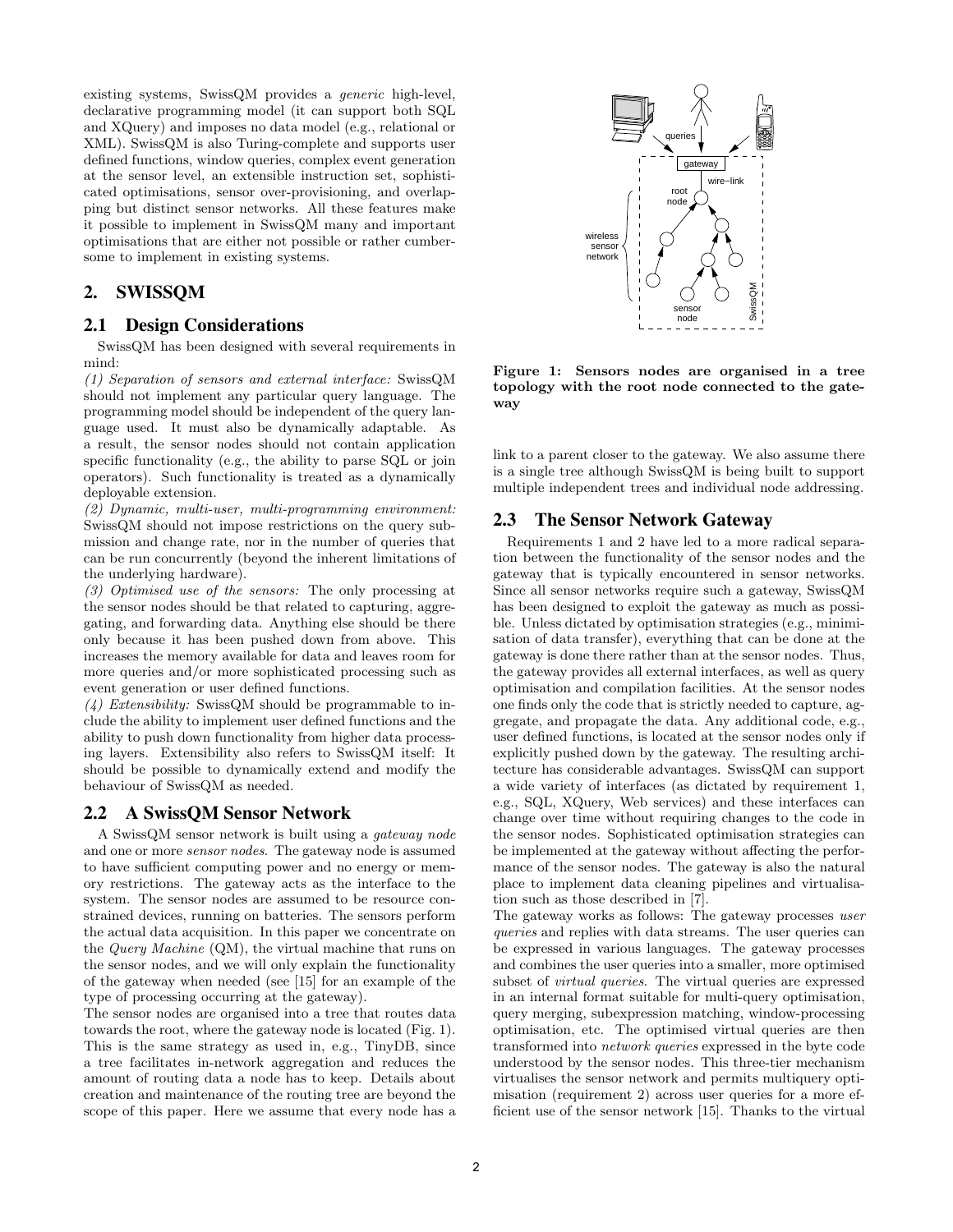

Figure 2: Query Machine Components

query step, it is also possible to use multi-query optimisation on queries submitted through different interfaces, e.g., through SQL and XQuery.

#### 2.4 The Query Machine

Requirements 3 and 4 motivated us to implement the sensor nodes as a stack-based virtual machine, the Query Machine (QM) (the name emphasises the dual role of query engine and virtual machine). The instruction set in the QM is a small subset of the Java Virtual Machine [11] extended with specialised instructions to reduce the size of the programs. The QM uses a uniform type to simplify the implementation and reduce the footprint of the QM. All data types are represented as 16-bit signed integer types (Booleans are represented using C-style semantics). Floating point types are not supported to keep the size of the instruction set as small as possible (the necessary conversion can be easily done at the gateway and that way all operations at the QM are on integers—see requirement 3). The QM includes the following components shown in Fig. 2: An Operand Stack that stores 16-bit elements used as operands and results of instructions. A Transmission Buffer that temporarily holds data that are to be sent or were received but not yet processed. It is accessed through an index over the 16-bit data elements. A Synopsis data structure is used to keep state for the execution of aggregation queries. A set of Sensors. A set of QM Programs expressed in QM byte code (produced at the gateway from the user submitted queries). The current version of the QM is 7.5 thousand lines of NesC on top of TinyOS 1.1. It runs on Berkeley Mica2 motes (Atmel ATmega 128L micro-controller, 128 kB Flash memory for program storage and 4 kB of SRAM for dynamic program data such as stack and heap). The core of the QM (byte code interpreter and associated logic) takes 23 kB of Flash memory.

#### 2.5 QM Bytecode

Table 1 shows the basic set of instructions of the QM. The length of a QM instruction is 1, 2 or 3 bytes, depending whether it has zero, a one-byte or a two-byte immediate field. The top group in Table 1 includes stack-manipulation operations (e.g., dup, swap), arithmetic (e.g., iadd) and control instructions (e.g., if icmple). The complete instruction set of SwissQM is shown in Table 2 in the appendix. The mnemonics and the semantics are identical to their counterparts defined in the Java Virtual Machine Specification [11]. The remaining four groups are query specific extensions. The load/store group includes instructions for accessing the transmission buffer and the synopsis. The sensing instructions access the physical sensors or system parameters and push the obtained value onto the stack. Two transmission instructions are provided: send\_tb sends the content of the transmission buffer whereas send sy sends the current aggregation state stored in the synopsis. The aggregation instruction merge is described in Section 2.7. Following requirement 4, the instruction set is modular. As need dictates (or device capabilities evolve), additional instruction classes can be added or removed (e.g., more sophisticated aggregation or floating point support). Additionally, when SwissQM is ported to a different platform the instructions of sensing instruction class have to be adapted in order to reflect the physical sensors (humidity, barometric pressure, acceleration, etc.) that are available on that particular platform.

Table 1: Instruction set of the Query Machine  $#$  instructions

|                           | $#$ instructions |
|---------------------------|------------------|
| stack operations          | 16               |
| arithmetic operations     | 11               |
| control instructions      | 13               |
| load/store instructions   |                  |
| sensing instructions      |                  |
| transmission instructions | 2                |
| aggregation instructions  |                  |
| Total                     | 59               |

As mentioned, the core of the QM requires 23 kB of Flash memory. The 59 instructions require another 10 kB. The full QM with the complete instruction set uses 33 kB Flash and 3 kB SRAM (including space for dynamic program data). For comparison, TinyDB uses 65 kB of Flash and 3 kB of SRAM memory. As in all sensor networks [13], the program execution is dominated by the time used to send data. A send tb instruction requires 25 ms for a single result message (22 bytes) if no contention occurs at the network MAC layer. The execution of a sampling instruction requires about 400 µs. The execution of all other QM instructions takes approximately 50  $\mu$ s or about 400 CPU cycles.

#### 2.6 QM Programs

For the purposes of this paper we consider a network query to be equivalent to a QM program. The translation process from a virtual query to a QM program is through templating, a well-known compiler technique. During the translation phase the query is optimised. The optimiser precomputes constant parts of expressions and also identifies common subexpressions in the selection-clause list, the group-by list and in the selection-predicate. By identifying common subexpressions and reordering the computation of the expressions the final program size can be reduced considerably for complex queries.

QM programs consist of three code sections, each executed at different times. The init section is executed once upon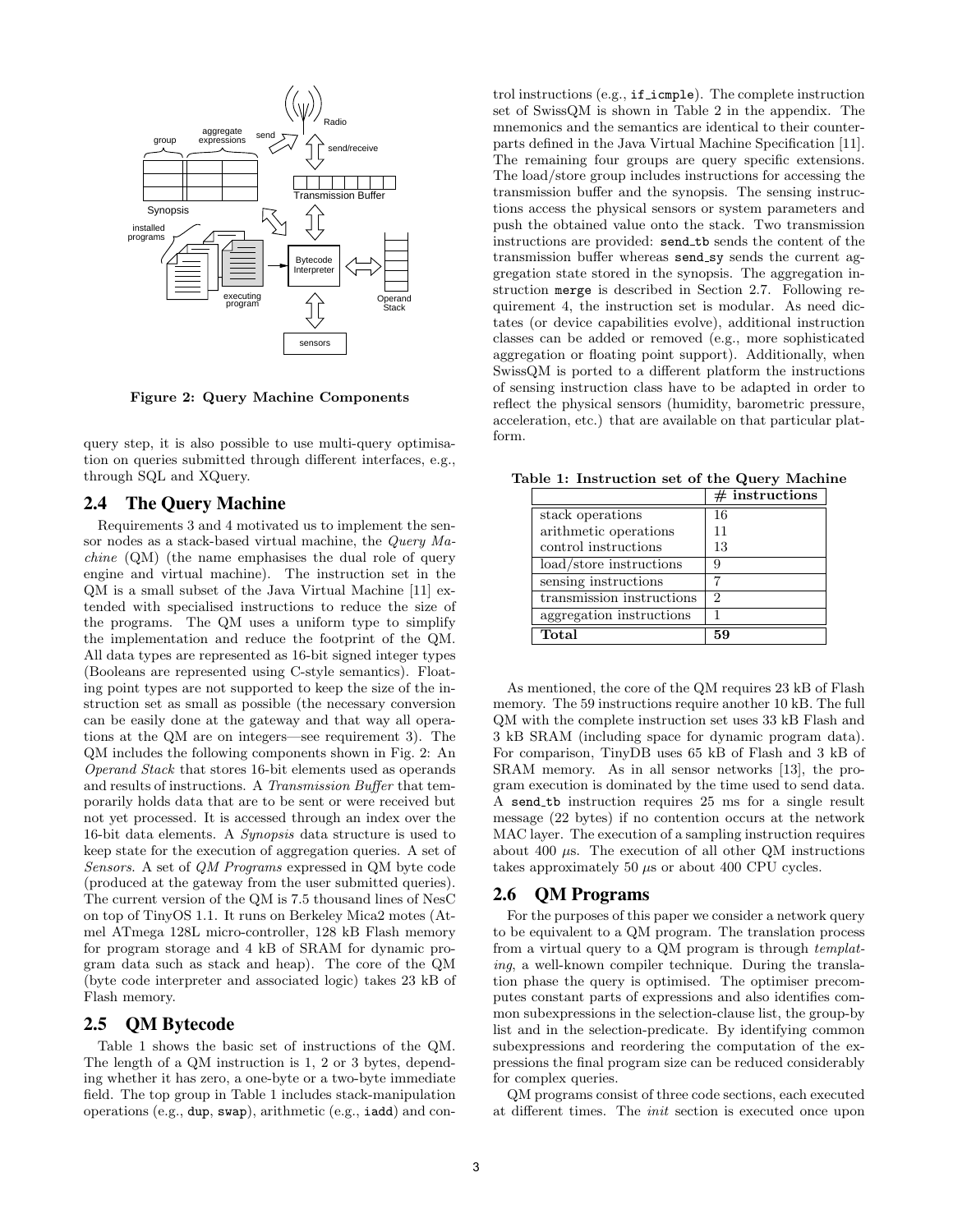program start. It is used to initialise state in the synopsis before the program starts producing the first data tuple. The delivery section is executed once per sampling period. This is where the sensors are sampled, data gathered and merged in the local synopsis. The reception section is executed upon arrival of a message from a child. It extracts the data from the child's message and merges it with the local synopsis. As an example, consider the following XQuery expression where sensor nodes send their ID to the gateway when the temperature exceeds 60◦C. The temperature sensor is sampled periodically every 10 seconds.

```
for $n in xt:sample($sensors, 10s)//node
where $n/temp gt 60
return $n/nodeid
```
In this query xt:sample is a user defined function in the XTream scope that takes a URI (the sensors) and sampling period as input and returns a sequence of elements. The XML schema defines the sensor network as a sequence of  $\langle \text{node/>} \rangle$  elements, of which each has a  $\langle \text{nodeid/>} \rangle$  and a <temp/> element. In XQuery gt denotes the greater-than relation. The delivery and reception sections of the corresponding QM program are as follows:

|                | 1. section delivery, "010s" |     |                              |
|----------------|-----------------------------|-----|------------------------------|
| $\overline{2}$ | get_temp                    |     | # read temperature sensor    |
| 3              | ipushb                      | 60  |                              |
| $\overline{4}$ | if_icmple                   | end | $#$ skip if temp $\leq 60$   |
| 5              | get_nodeid                  |     | # read node's ID             |
| 6              | istore                      | 0   | # store it at pos. 0         |
| $\overline{7}$ | send_tb                     |     | $# send$ transmission buffer |
| send:          |                             |     |                              |
| 9              |                             |     |                              |
|                | $10$ . Section reception    |     |                              |
| 11             | send_tb                     |     | $#$ forward tuple from child |

The temperature sensor is sampled and the reading pushed onto the stack ( $get$ -temp, line 2). In line 3 (ipushb), the constant 60 is pushed onto the stack. The sensor reading and the constant are then compared (if icmple, line 4). If the temperature is  $\leq 60$  the execution is resumed at label end, which marks the end of the section. Otherwise the node's identification number (deploy-time parameter) is read (get nodeid, line 5) and stored at position zero in the transmission buffer (istore 0, line 6). The last instruction in the *delivery* section (send\_tb, line  $7$ ) sends the transmission buffer, i.e., the ID, to the parent node. When a node receives a message from one of its children the message is placed in the transmission buffer and the reception section is executed. In this example, the data from the transmission buffer is immediately forwarded (send\_tb, line 11). This is the default behaviour (if the reception section is not present, the data from the child is simply forwarded). In general, the reception section indicates how to merge the data from the child with the local synopsis. Taken together the two program sections in the example take 10 bytes of program memory.

#### 2.7 In-network aggregation

Our approach to in-network aggregation follows the TAG idea of TinyDB [12]. We use a tree topology to forward the data and to aggregate along the path to the gateway. In general, aggregation is applied together with grouping. For instance, consider the following query:

SELECT building, floor, AVG(temp), MAX(light) FROM sensors GROUP BY building, floor SAMPLE PERIOD 10s

The aggregate expressions AVG(temp) and MAX(light) are computed for each building-floor pair. The query thus has two grouping expressions and two aggregate expressions. For AVG the aggregation state is a pair  $\langle c, s \rangle$  consisting of the sum  $s$  and the number of summands  $c$ . For MAX the aggregation state is a single value. Aggregation is implemented with the merge instruction. The merge instruction is parameterisable and has the form

$$
\texttt{merge}(n, m, \text{aggop}_1, \ldots, \text{aggop}_m) \quad .
$$

The first parameter is the number of grouping expressions n. The second parameter  $m$  is the number of aggregation expressions that follow. aggop<sub>i</sub> are constants that specify the aggregation operations.  $n, m$ , and the aggregation type constants are pushed on the stack before calling the merge operation. The following aggregation operations are currently supported: COUNT, MIN, MAX, SUM, AVG, VARIANCE. The required stack layout for the merge instruction as well as the definition of the aggregation operations is shown in Table 2 in the appendix. For the example above, the code excerpt for merging is as follows:

| ipushb | MAX |
|--------|-----|
| ipushb | AVG |
| ipushb | 2   |
| ipushb | 2   |
| merge  |     |

An example of a merging step for a complex query is given in Section 3.1 and Fig. 3. The synopsis is a table dynamically built for each program. It contains one row for each group, in the example it is one row for each building-floor pair. The layout of the local synopsis and the transmission buffer are implicit and established by the code in the delivery section when the data captured from the sensors is written to the transmission buffer<sup>1</sup>. Merging occurs both in the delivery and the reception section. In general, data from the children is merged as it arrives whereas the local data is added at the end of the sampling period. The merge instruction performs a nested-loop join of the table in the local synopsis and the table in the transmission buffer and overwrites the local synopsis. By default (as in the example) the synopsis is cleared automatically at the end of each sampling period. For temporal aggregation over several sampling periods (window queries) clearing the synopsis can be overridden. Explicit clearing of the synopsis is implemented with the clear\_sy instruction.

#### 2.8 Multiprogramming

We provide multi-query support on two layers: first, by merging different user queries into a virtual query (see 2.3) and second, by multi-programming in the QM. Multi-programming in the QM is done through sequential execution of the programs. The execution duration of a program is typically short compared to the sampling interval. Program execution including data capturing and merging is in the

<sup>&</sup>lt;sup>1</sup>The data received from a child is written by the delivery section of that child and thus will match the format established by the delivery section of the parent.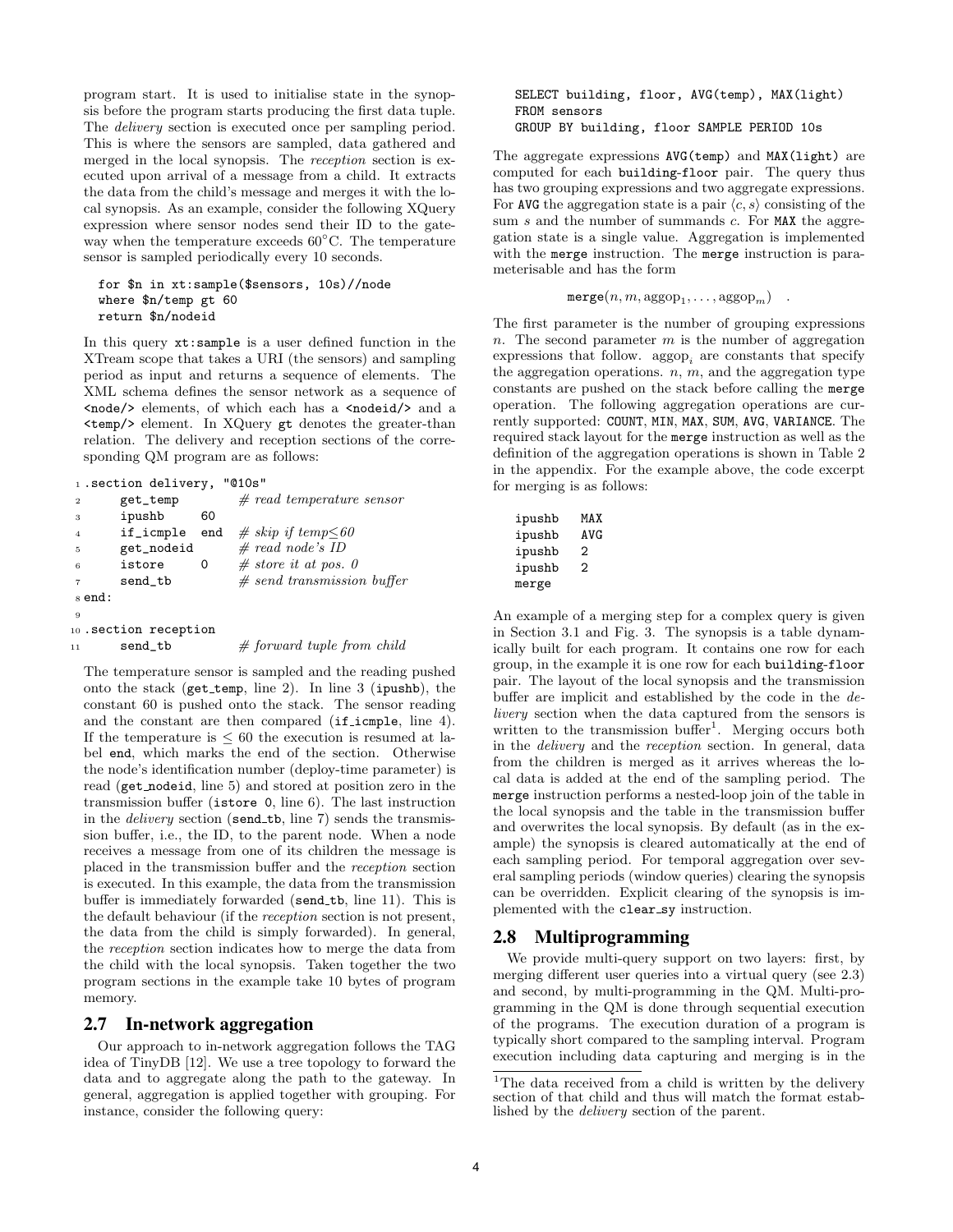order of microseconds. Data transmission is in the order of milliseconds. Sampling periods are in the order of seconds or larger. Thus, without any further optimisation, it is possible to run a number of programs even with the shortest sampling period of one second. For instance, in the example shown in Section 3.1 the execution of the reception section takes 27 ms on Mica2 sensor nodes, with a sampling period of 30 seconds. From a CPU point of view there is room for over 1000 such queries. Of course, there is a trade-off between the number of programs that can be executed and the memory available to each program, i.e., the size of the synopsis for storing aggregation state, the size of the stack and the transmission buffer. When combined with querymerging and multi-query optimisations it is possible to support a relatively large number of user queries (in [15] we run over hundred user queries).

#### 2.9 Program Propagation

One of the unspoken limitations of ad-hoc sensor networks is the restricted message size. Large messages increase collisions and the probability of transmission errors on an already unreliable medium. Different radio platforms provide different message sizes. For example, the ZigBee MAC layer (IEEE 802.15.4) used on MicaZ and Telos nodes defines a maximum message size of 102 bytes. We use Mica2 nodes a with a proprietary ChipCon radio transceiver and a gross message size of 36 bytes. With the bytes used by the MAC, broadcast, and routing layers of TinyOS, the application message size is only 24 bytes. Larger message sizes are very convenient for data processing and query propagation. For instance, TinyDB uses TinyOS packets of 49 bytes instead of the smaller packets of 36 bytes. This 30% increase in message length is one of the reasons why such large data losses are observed in TinyDB deployments [7]. We intend to explore this issue in more detail in the future. In SwissQM we opted for the smaller 36 bytes message size. This is one of the reasons why we strive for compact byte code and the use of a complex instruction set (e.g., the merge operation). Programs that are too long are transmitted from the gateway in several messages, called fragment messages. We use a sophisticated protocol to guarantee reliable program distribution (beyond the scope of this paper and highly dependent on the type of deployment one wants to achieve; the default in SwissQM is to use TinyDB's single network paradigm where all the nodes do exactly the same; this is rather limiting but simplifies the dynamics of reliable program distribution and adding and removing nodes).

For comparison, TinyDB provides a query processing engine that is run on the sensor nodes. A query is distributed from the gateway into the network. TinyDB does not distribute the "raw" query string directly, instead, the query is split at the gateway according to the fields and expressions in the selection-clause, the where-predicate and the grouping list. For each sensor attribute accessed and each expression in the query one query message is sent. Everything else being equal, our byte code dissemination mechanism is more efficient than the query dissemination mechanism of TinyDB, especially for small queries.

# 3. EXAMPLES

#### 3.1 Conventional Streaming Queries

The following query is specified in a streaming variant of

SQL (as introduced in [13]) and is used to analyse the correlation between temperature and brightness (light) readings. Assume that the light sensor produces only unprocessed raw values from the A/D converter. Further assume that the light sensor has an offset reading that needs to be accounted for. The goal of the query is to average temperature readings of sensor nodes that have similar brightness readings. The groups are built by first removing the offset and then forming bins by applying integer division.

#### SELECT (light-512)/10, AVG(temp) FROM sensors GROUP BY (light-512)/10 SAMPLE PERIOD 30s

This simple query illustrates very well key differences between SwissQM and TinyDB. The query contains expressions to be computed as part of the query evaluation. TinyDB does not encode complete expression trees. Instead, all expressions must match a fixed format of the form:

```
\langle attribute \rangle
```
 $\vert \langle \text{aggregate} \rangle (\langle \text{attribute} \rangle \langle \text{operation} \rangle \langle \text{constant} \rangle)$ 

Therefore the range of expressions supported by the current version of TinyDB is limited. In SwissQM, the query is translated into byte code. Using traditional compiler techniques expression trees are translated into a short sequence of byte code instructions. Moreover, the query can easily support arbitrarily complex expressions (within the inherent limits of memory available to QM programs) since we do not impose a hard-coded expression format. In order to compare with TinyDB, we simplified the grouping expression from  $(\text{light} - 512)/10$  to light. TinyDB uses three query messages (120 bytes in total) to disseminate the query. In our case the corresponding QM program requires only 20 bytes (two fragment messages). The byte code for the original query is as follows:

|  |  | 1. section delivery, | "@30s" |
|--|--|----------------------|--------|
|--|--|----------------------|--------|

| $\overline{2}$ | get_light             |     |                            |
|----------------|-----------------------|-----|----------------------------|
| 3              | ipushw                | 512 |                            |
| $\overline{4}$ | isub                  |     |                            |
| 5              | ipushb                | 10  |                            |
| 6              | idiv                  |     |                            |
| $\overline{7}$ | istore                | 0   | # store group expression   |
| 8              | get_temp              |     |                            |
| 9              | istore                | 1   | $# sum := temp$            |
| 10             | iconst_1              |     |                            |
| 11             | istore                | 2   | $\#$ count := 1            |
| 12             | ipushb                | 5   | $\#$ agg: $AVG = 5$        |
| 13             | iconst_1              |     | $\#$ number of agg expr: 1 |
| 14             | iconst_1              |     | $\#$ number of grp expr: 1 |
| 15             | merge                 |     |                            |
| 16             | send_sy               |     |                            |
| 17             |                       |     |                            |
|                | 18. Section reception |     |                            |
| 19             | ipushb                | 5   | $\#$ agg: $AVG = 5$        |
| 20             | iconst_1              |     | # number of agg expr: 1    |
| 21             | iconst_1              |     | $\#$ number of grp expr: 1 |
| 22             | merge                 |     |                            |
|                |                       |     |                            |

Fig. 3 shows the layout of the synopsis for this example. A group is identified by the value of the grouping expression. The aggregation state for AVG consists of a sum/count pair. Fig. 3 also shows the layout of the transmission buffer as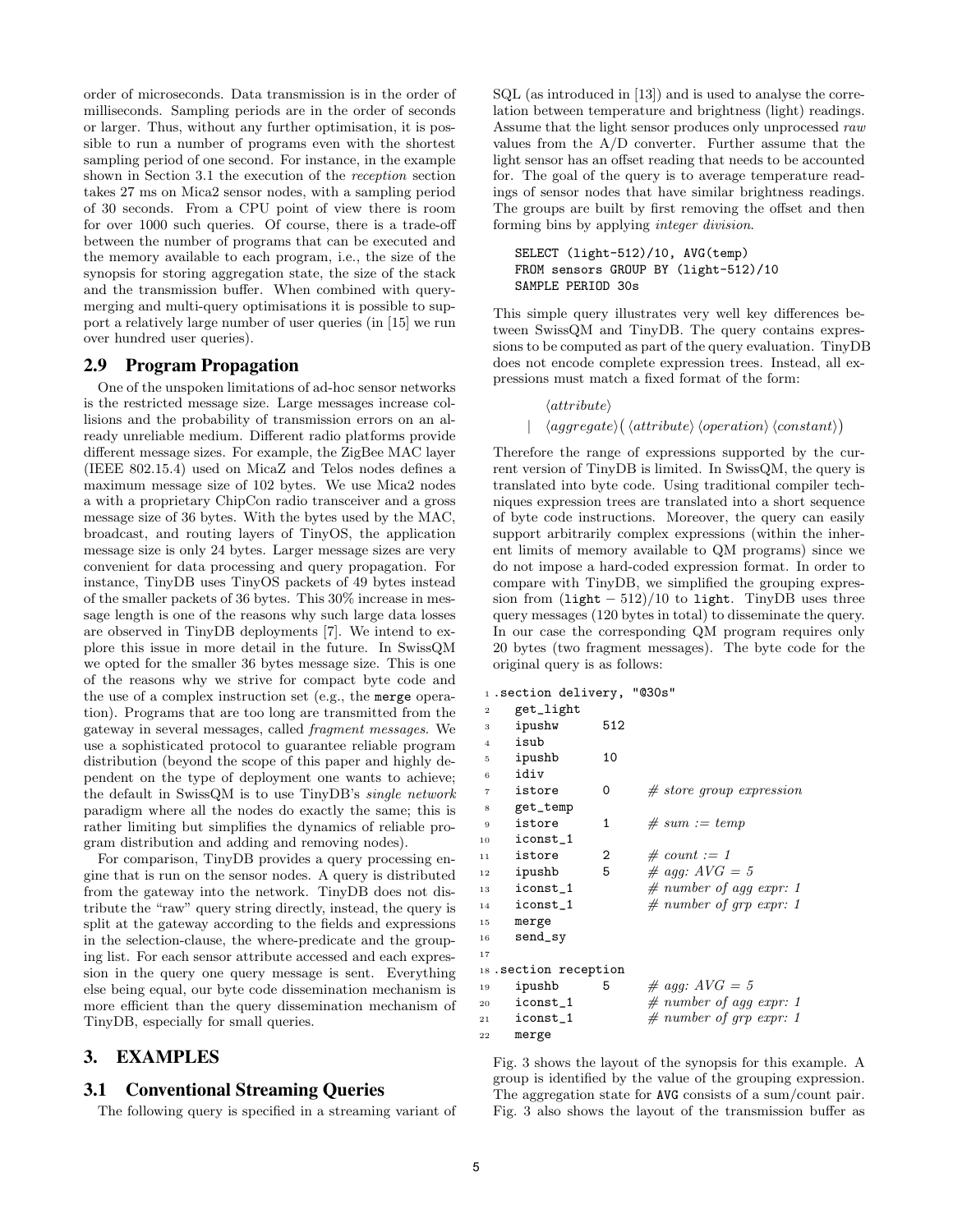

Figure 3: Layout of synopsis and transmission buffer (during delivery section) for the grouping aggregation query

is used in delivery section. Here the aggregate state contributed by the own sensors is prepared and merged to the local synopsis in merge. When the reception section is executed the transmission buffer contains the partial aggregation state received from the child. The size of the program including the complex grouping expression is only 27 bytes (two fragment messages).

#### 3.2 In-Network Event Generation

Assume that a sensor network deployed in a building is used to detect potential fire related alarms. It is reasonable to assume that the presence of a fire is correlated with a sudden increase in temperature. In the following example the IDs of the nodes whose temperature reading increased by more than 10% during the last 10 minutes are returned. The corresponding query is:

```
SELECT s.nodeid
WHERE s.temp>1.1*w.mintemp AND s.nodeid=w.nodeid
FROM sensors AS s,
   (SELECT nodeid, MIN(temp) AS mintemp
    FROM sensors [RANGE 10min]
    GROUP BY nodeid) AS w
SAMPLE PERIOD 2min
```
In the inner query, a window of the temperature reading is created for every node. The query returns the smallest temperature values observed during the last 10 minutes for every node. These values are then compared with the current temperature reading in the outer query. First, observe that the window is maintained locally for each node, i.e., no aggregation state needs to be exchanged. Second, in contrast to a centralised approach where the event detection is done at the gateway, a message needs to be sent to the gateway only if the predicate in the where-clause is satisfied.

The QM program implementing this query uses a window that contains the last five temperature samples. This window is advanced every two minutes, resulting in a total window width of 10 minutes. The window entries are stored in a five element ring buffer. The buffer is implemented as an array and an index next insert that is used to determine where to insert the next element. Fig. 4 shows the layout of the synopsis where the ring buffer is stored. The array occupies positions 0–4, the next insert index position 5. The bytecode listing of the corresponding QM program is shown below.

The synopsis is initialised in the *init* section. Initially, the ring buffer elements are set to 32767. This is the largest positive value that can be represented using a 16 bit signed integer type.

```
_1 \# initialise synopsis
\alpha_2 \neq set \; syn[0..4]:=MAX \; (0x7fff)3 .section init
4 ipushb 4 \# i := 45 l1: dup
6 if 11 if 12 \neq exit \text{ if } i < 07 dup
8 ipushw 0x7fff \text{# push } MAX9 swap
10 istore_sy \# \text{ syn}[i] := MAX11 idec \# i := i-112 goto l1
13 l2: pop
14 iconst_0 \# next_insert := 0
15 istore_sy 5
16
17 . section delivery, "@2min", "manualclear"
\begin{array}{lll} \text{18} \ \# \ \text{find} \ min(\text{syn}[i],\ i=0..N-1) \\ \text{19} \quad \text{1load\_sy} \quad 4 \quad \# \ \text{es} \end{array}19 iload_sy 4 # establish invariant<br>20 ipushb 4 # setup variant
20 ipushb 4 # \# setup variant
21
_{22} # loop variant i on top of stack, invariant below
23 # stack content: min(syn[j], j=i..4), i
24 l3: dup
25 if 1t 15 # exit loop if i < 026 dup_x1 \#\to i,x,i27 iload_sy \#\to i,x,syn[i]28 dup2 \#\to i, x, syn[i], x, syn[i]29 if_icmplt 14 \#\rightarrow i,x,syn[i] jump if x\lt sym[i]30 swap \#\to i, min(x,syn[i]),max(x,syn[i])31 14: pop \#\to i, min(x, syn[i])32 swap \#\to min(x,syn[i]),i33 idec \# i := i-134 goto l3
35 l5: pop
36 # stack content at the end of loop: min(syn[i], i=0..4)37
38 # insert new element into window
39 get_temp \# \text{ read new sensorvalue}40 dup \#\to min\_\text{temp, temp, temp}41 iload_sy 5 \# get next_insert
42 istore_sy \# syn/next_inset| := temp43
44 \# advance next.insert45 iload_sy 5 \# get next_insert
46 iinc \# next_insert := next_insert+1
47 ipushb 5
48 irem
49 istore_sy 5 \# next_insert := next_insert%5
50
51 \# current stack content: .., min, temp
52 swap \#\rightarrow temp,min53 dup \# \to temp, min, min<br>54 ipushb 10
<sup>54</sup> ipushb<br><sup>55</sup> idiv
55 idiv \# \to temp,min,min/1056 iadd \#\to temp,min+min/1057 if_icmple 16 # skip if temp \leq min + min/1058 get_nodeid # read nodeid59 istore 0
60 \qquad \qquad \text{send\_tb} \qquad \qquad \# \; send \; nodel61 l6:
```
The reception section is invoked every two minutes, i.e., when the window needs to be advanced. Then the minimum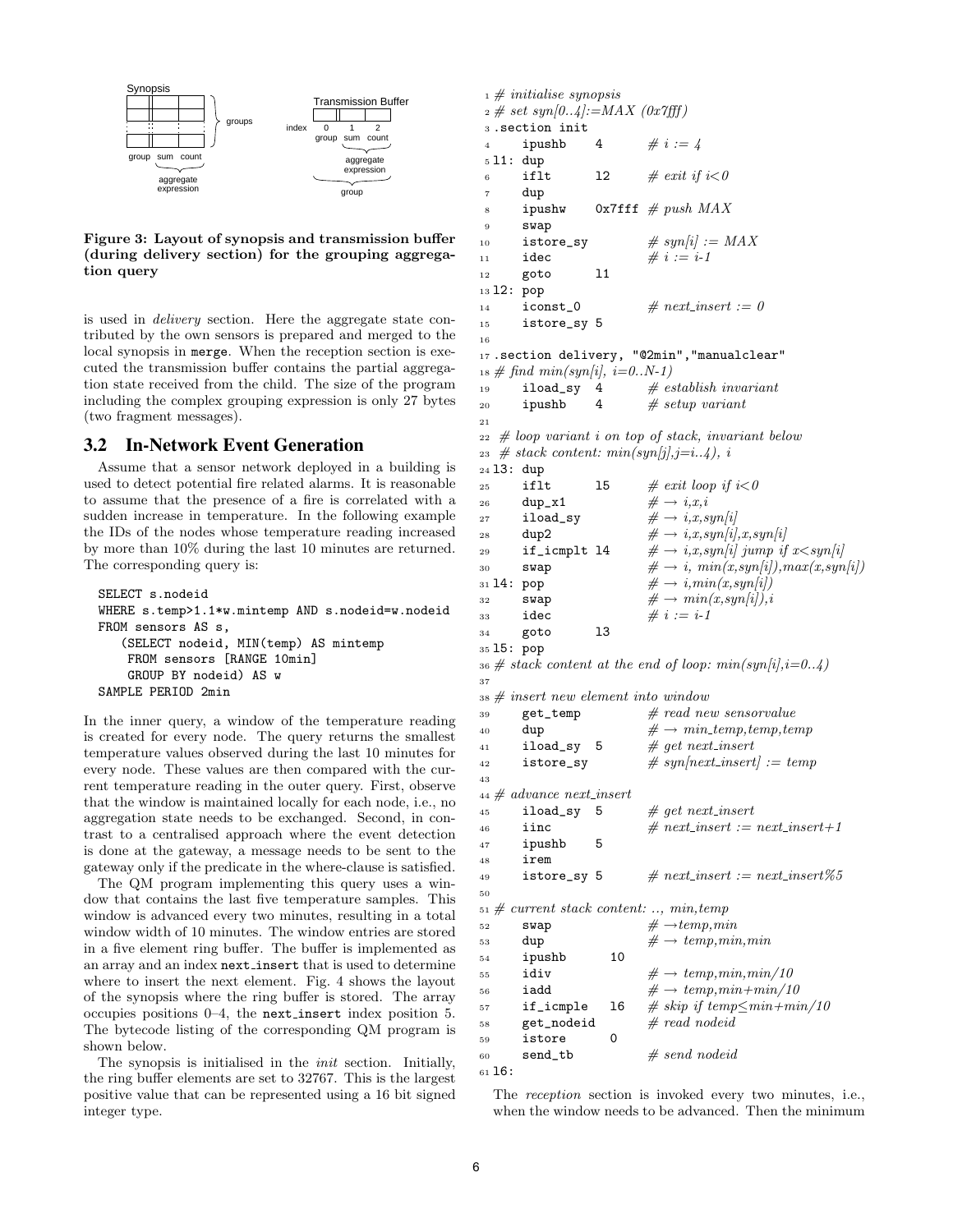

Figure 4: Layout of synopsis for example

value of the ring buffer elements is determined (lines 18– 35). Then the temperature sensor is sampled and the value obtained stored at the next insert position of the synopsis (lines 39–42). Afterwards, the next insert position is advanced (lines 45–49). Lines 52–57 evaluate the predicate  $temp > 1.1 \cdot minutemp$ . If the predicate evaluates to true, an event is detected and the node sends its ID to the root.

The size of the byte code is 62 bytes which can be disseminated in 3 fragment messages. The execution of the delivery section takes 40 ms on our Mica2 implementation. The reception section is empty as data does not need to be aggregated between nodes.

#### 3.3 Adaptive Sampling

In principle, it is sufficient if sensor nodes only send data when the observed physical phenomena change. This allows answering queries directly at the gateway rather than fetching every tuple from the network. A similar idea has already been proposed in [3] where a statistical model is run at the gateway. Whenever the prediction of the model does not reach the confidentiality specified in the query, the gateway actively requests additional data from the sensors in order to update the model parameters and thus increase the quality of the prediction. In [3] the model at the gateway decides when to acquire additional data. As an extension of this idea, one can consider running a replica—or at least a simpler, less complex model—at the sensor nodes that allows the node to decide on its own when the model at the gateway is outdated and requires new data to update its parameters. By moving from a pull-based to a push-based mode of operation, the number of messages can further be reduced since no explicit requests have to be sent.

We illustrate how a trivial strategy for *adaptive sampling* can be implemented in SwissQM. The idea is very simple: increase the sampling rate if the phenomenon changes rapidly, otherwise decrease the sampling rate. The following pseudo code and corresponding bytecode show how to implement adaptive sampling.

```
_1 int period = 0;
2 int count = 0;
3 int oldval = getlight();
4
5 executeEvery2min() {
6 int newval;
7 \text{ if } (count == 0)\sum 8 newval = getlight();
9 if (abs(newval-oldval)>oldval/10) {
10 // change > threshold \rightarrow decrease period
11 if (period > 0) {
12 // don't change period if already fastest
13 period = period - 1;
```

```
14 }
15 } else {
16 period = period + 1; // increase period
17 }
18 oldval = newval;
19 send(getnodeid(),newval);
20 count = period;
21 } else { // no sampling required22 count = count - 1;
23 }
24 }
```
 $_1 \#$  initialise synopsis

```
2 .section init
3 iconst_0
4 istore_sy 0 \# period := 0
5 iconst_0
6 istore_sy 1 \# count := 0
7 get_light
8 istore_sy 2 \# oldval := getlight();
9
10 .section delivery, "@2min", "manualclear"
11 iload_sy 1 \# load count
12 ifneq 11 # jump if count \neq 013 get_light \#\to light14 dup \#\to light, light15 iload_sy 2 \# \rightarrow light, light, oldval16 isub \#\rightarrow light, light-oldval17 dup \#\to light, light-oldval, light-oldval18 ifge 13 # skip ineg if \geq 019 ineg \#\to light,abs-light-oldval)20
21 13: iload_sy 2 \# \rightarrow light, abs(light-oldval), oldval22 ipushb 10 \# \rightarrow light, abs(light-oldval), oldval, 1023 idiv \#\to light,abs-light-oldval),oldval/1024 if icmple 14 \# within limit then increase period
25 iload_sy 0 \# \rightarrow light, period26 dup \#\rightarrow light, period, period27 if eq 15 # skip if already fastest
28 idec \# decrement period
29 dup \#\rightarrow light, period-1, period-130 istore_sy 0 \# period := period-1<br>31 goto 15
31 goto 1!<br>32 14: iload_sy 0
32 14: iload_sy 0 # increment period
33 iinc
34 dup \#\rightarrow light, period, period35 istore_sy 0 # period := period + 136
\begin{array}{lll} \n 37 \quad \# \; stack \; content: \; light, period \n \end{array}38 15: istore_sy 1 \# count := period
39 dup \#\to light, light40 istore_sy 2 \# oldval := light
41
42 istore 1 \# send nodeid and light
43 get_nodeid
44 istore
45 send_tb
46 goto 12 \# go to end of section
47
48 11: iload_sy 1 # sampling skipped
49 idec \#\ count := count-150 istore_sy 1
51 l2:
```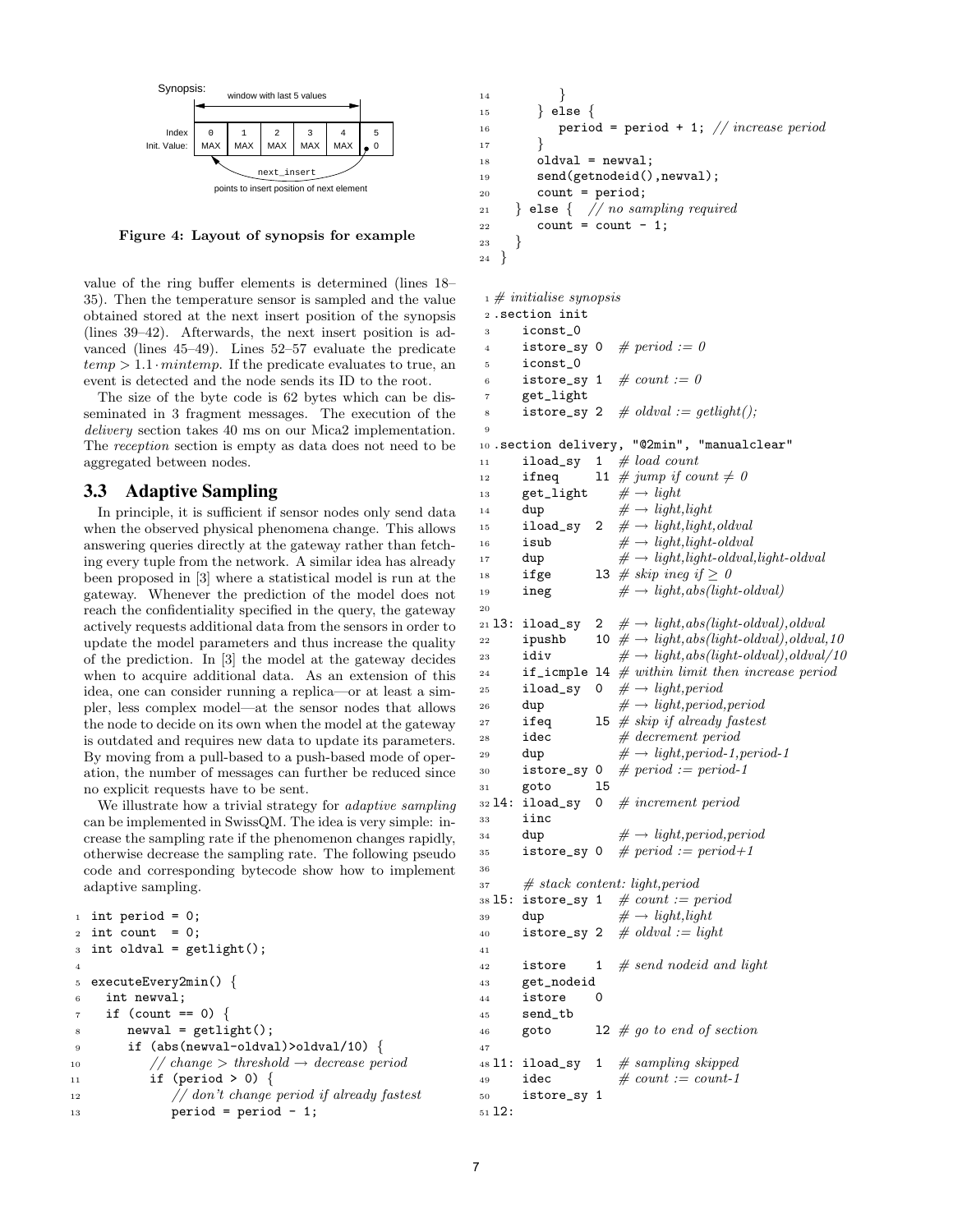As the pseudo code shows, the program applies adaptive sampling on the light sensor. The routine executeEvery2min (line 5) is scheduled every two minutes, which determines the shortest possible sampling period. For larger sampling periods a variable count is introduced. When the routine is scheduled the variable is decremented (line 22). Sampling is only done when count reaches zero (line 8). Thus, all sampling periods are multiples of 2 minutes. The initial value assigned to count is the current sampling period stored in period. This period is increased or decreased depending on the difference between two consecutive samples newval and oldval. When the difference is larger than  $\pm 10\%$  the period will be decremented (line 9 in the pseudo code). Otherwise the period is increased. After each sample the node sends its ID an the sensor value to the root (line 19).

The length of the resulting QM program is 64 bytes. It can be sent using three program messages. In the bytecode, the state kept by the program is stored in the three global variables, which are placed in the synopsis: period at position 0, count at position 1, and oldval at position 2. The initialisation is done in the init section.

#### 4. CONCLUSIONS AND OUTLOOK

In this paper we propose SwissQM as the next generation architecture for data acquisition in sensor networks. In spite of operating in small and resource constrained devices, SwissQM opens the doors to richer functionality, data model independence, optimised performance, and smooth integration into the rest of the architecture. The two key design decisions in SwissQM are the separation between gateway and sensor nodes, and the implementation of a virtual machine at the sensor nodes, rather than a query processor. This gives us Turing completeness, independence at the sensor side of the query language used, independence of the user data model, and the necessary extensibility for pushing user defined functions and complex aggregation operations all the way down to the sensors.

#### 4.1 Related Work

SwissQM borrows many ideas from several existing systems, mainly TinyDB [13]. The relation between TinyDB and SwissQM has already been commented upon throughout the paper. Beyond TinyDB, the most related work is that done on virtual machines for small devices.

In [4] the authors note that the use of a single, general purpose virtual machine (and execution model) cannot suit every problem domain. They suggest a Virtual Virtual Machine (VVM), a universal virtual machine, that can run different bytecodes for domain-specific virtual machines. Virtual machines for sensor networks have been proposed later in [9]. The difference to this previous work is that the SwissQM is a virtual machine specialised in data processing rather than a generic platform for application development. This makes SwissQM less general but better optimised.

Similarly, Giotto [8] is a runtime environment for embedded control systems. It is composed of two virtual machines. The first one, called Embedded Machine (E machine), processes external events. The second, called Scheduling Machine (S Machine), interprets code for which a temporal execution order is specified. Thus, the execution of SwissQM's delivery section relates to code execution done by the S machine whereas the code of the reception section would map to the E machine. However, and unlike Giotto,

we are not aiming at hard-realtime systems. Hence we allow arbitrary code in the delivery section, which gives us more expressiveness.

Compiling queries into bytecode for virtual machines was also proposed in [10]. However, in the version available for download only a subset of the features described in the paper seems to be implemented. In particular, it is not clear how in-network aggregation is implemented. Furthermore, the system implemented aims at emulating TinyDB. SwissQM tries to expand beyond what has been achieved with TinyDB.

#### 4.2 Future Work

SwissQM is a key element of the XTream project at ETH Zurich. With the features of SwissQM presented in this paper, we are now in an excellent position to implement in a realistic setting various optimisation techniques such as the maximisation of the life time of the sensor network if the network is over-provisioned. We are also exploring the impact of using XML at the gateway interface and the appropriate language constructs needed to make XQuery capable of dealing with sensor data streams and complex event generation.

Ultimately, SwissQM will be at the heart of the RAISE (Redundant Arrays of Independent SEnsors) scenarios targeted by XTream. The motivation for RAISE is quite simple: On the one hand, the prices for sensors are dropping rapidly; on the other hand, it is still very difficult to provision a sensor network correctly. The idea of RAISE is to simply over-provision the sensor network. That is, rather than calculating exactly which sensors, batteries, and computing power are needed at which place, RAISE suggests to do a rough estimate and then take, say, twice or three times as many sensors. This approach imposes risks and opportunities at the same time. SwissQM offers the flexibility required to program the sensors such that the risks can be avoided and the opportunities exploited. For instance, redundant sensors that serve the same purpose (e.g., provide the same sensor readings at the same or comparable locations) can coordinate in order to maximise their battery life-time; if the sampling period is 10 seconds, for instance, two redundant sensors can take their turns and each sensor can stay asleep for 20 seconds. Another example involves using adjacent sensor to sample different environment variables rather than using all sensors to sample everything (as it is currently done). In both examples, the critical success factor supported by SwissQM is that each sensor that runs SwissQM can be addressed and programmed individually. The exact protocols for RAISE are one important avenue for future work. It should be clear, however, that a flexible and powerful programming model as provided by SwissQM is necessary in order to implement these optimisations.

#### 5. REFERENCES

- [1] Alarm, wireless security systems. http://www.alarm.com.
- [2] I. Bose and R. Pal. Auto-ID: managing anything, anywhere, anytime in the supply chain. Commun. ACM, 48(8):100–106, 2005.
- [3] A. Deshpande, C. Guestrin, S. Madden, J. M. Hellerstein, and W. Hong. Model-based approximate querying in sensor networks. VLDB Journal, 14(4):417–443, 2005.